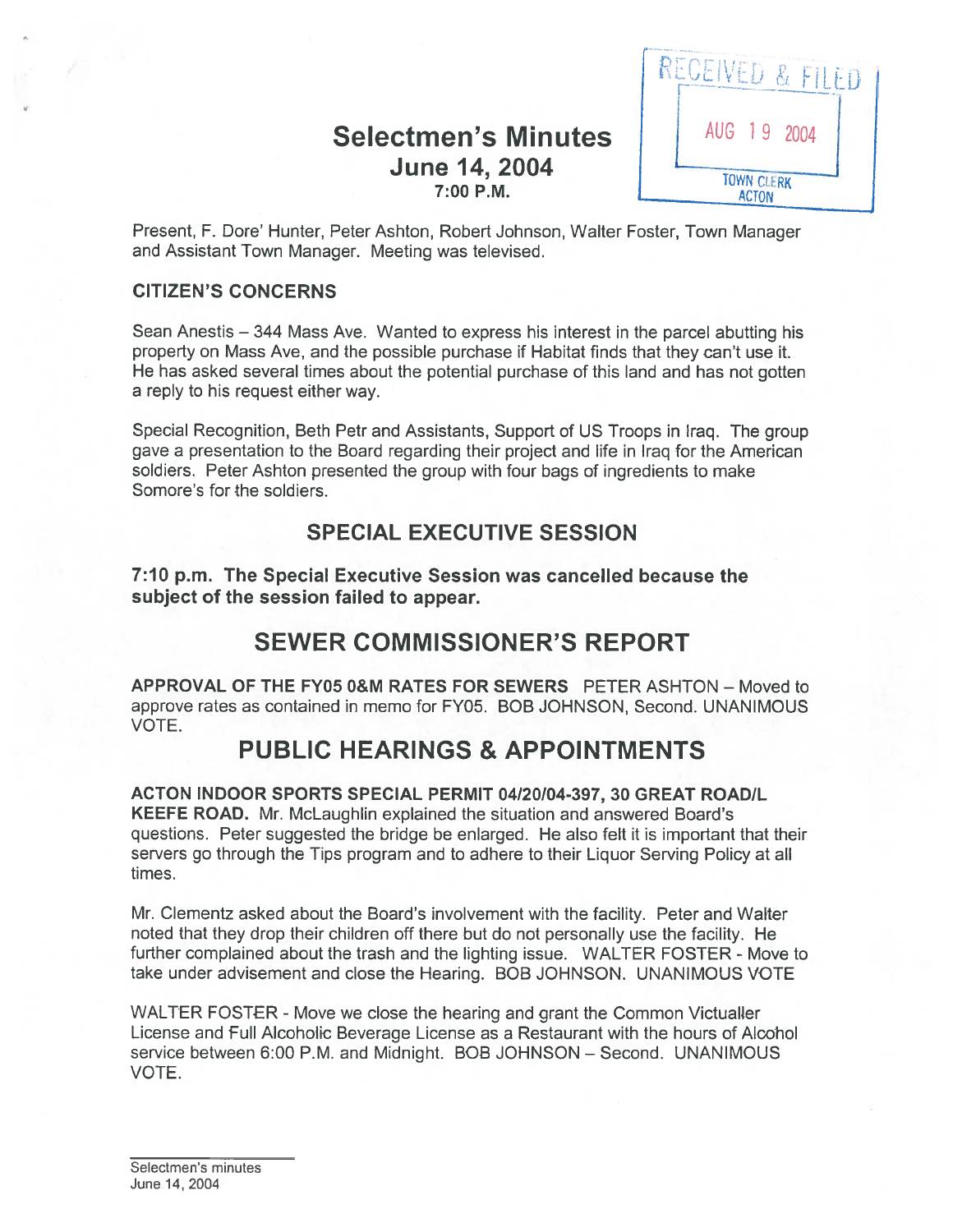SITE PLAN SPECIAL PERMIT #04/30/04-398, RAIL ROAD REALTY TRUST, 19 RAIL ROAD STREET — WALTER FOSTER- Moved to continue to August. BOB JOHNSON — Second. UNANIMOUS VOTE

SITE PLAN SPECIAL PERMIT, #03/09/04-396, MARGARET NAZZARO, 253 ARLINGTON — BOB JOHNSON - Moved to continue the hearing until July. WALTER FOSTER — Second. UNANIMOUS VOTE

COMMITTEE INTERVIEW, PLANNING BOARD ELEVATION TO FULL MEMBER - Stacy Rogers has asked to be elevated to <sup>a</sup> full member ship on the Planning Board. Peter asked about duration of her service and her attendance at <sup>a</sup> Shared Resources meeting of MAGIC.

Walter asked about the Planning Board's challenges for the upcoming year. She said they have several issues to address. He asked her what is not working in the Town of Acton regarding committees and Boards. Dore' asked about her involvement with something outside the Planning Board, and working on an effort to deny an issue. He cautioned her to look at how things are perceived. WALTER FOSTER — Moved to appoint Stacy Rogers as <sup>a</sup> full member with <sup>a</sup> term to expire 6/30/2009. BOB JOHNSON — Second. UNANIMOUS VOTE.

LIQUOR LICENSE TRANSFER — POWDER MILL ROAD -LEO PIRO — PETER ASHTON — Moved to approve application of transfer of liquor license from Leo Piro to Role Corporation and Pledge the license to Enterprise Bank. WALTER FOSTER — Second. UNANIMOUS VOTE

COMMITTEE INTERVIEW -VOLUNTEER COORDINATING COMMITTEE - Mr. Bruschi for membership on VCC. Peter asked him to give thought as to how to reach out side to the community for volunteers. He will use his computer skills to help VCC with paperwork and such. The Board was pleased to hear he was able to use <sup>a</sup> computer for Emails and other tasks.

BOB JOHNSON — Moved to appoint Mr. Giorgio Bruschi to <sup>a</sup> three year term on the VCC. PETER ASHTON - Second. UNANIMOUS VOTE.

WILLIAM KING - PLANNING BOARD ASSOCIATE. - He said he has been on the Maynard Planning Board and also served as <sup>a</sup> Selectman. He was involved in the legislation that has become CPA. PETER ASHTON - Moved to approve Associate Member with <sup>a</sup> term to expire June 30, 2005. BOB JOHNSON — Second. UNANIMOUS VOTE

CPC — Dore' spoke about the success of the program. Chairman Peter Berry and Vice Chair Catherine Coleman were presen<sup>t</sup> to discuss their plans for the future with regard to the projects they have funded and will have <sup>a</sup> new plan ready to go by September. Dore' cautioned the use of CPA Monies for advertising. He urged that the policies be written for use by them and applicants.

Bob congratulated them on the success of the Program. He wanted to know about the responsibility for implementation. He asked what their job would be in Grants. They feel very strongly that we need to be informed and most recent the Skate Park. He wanted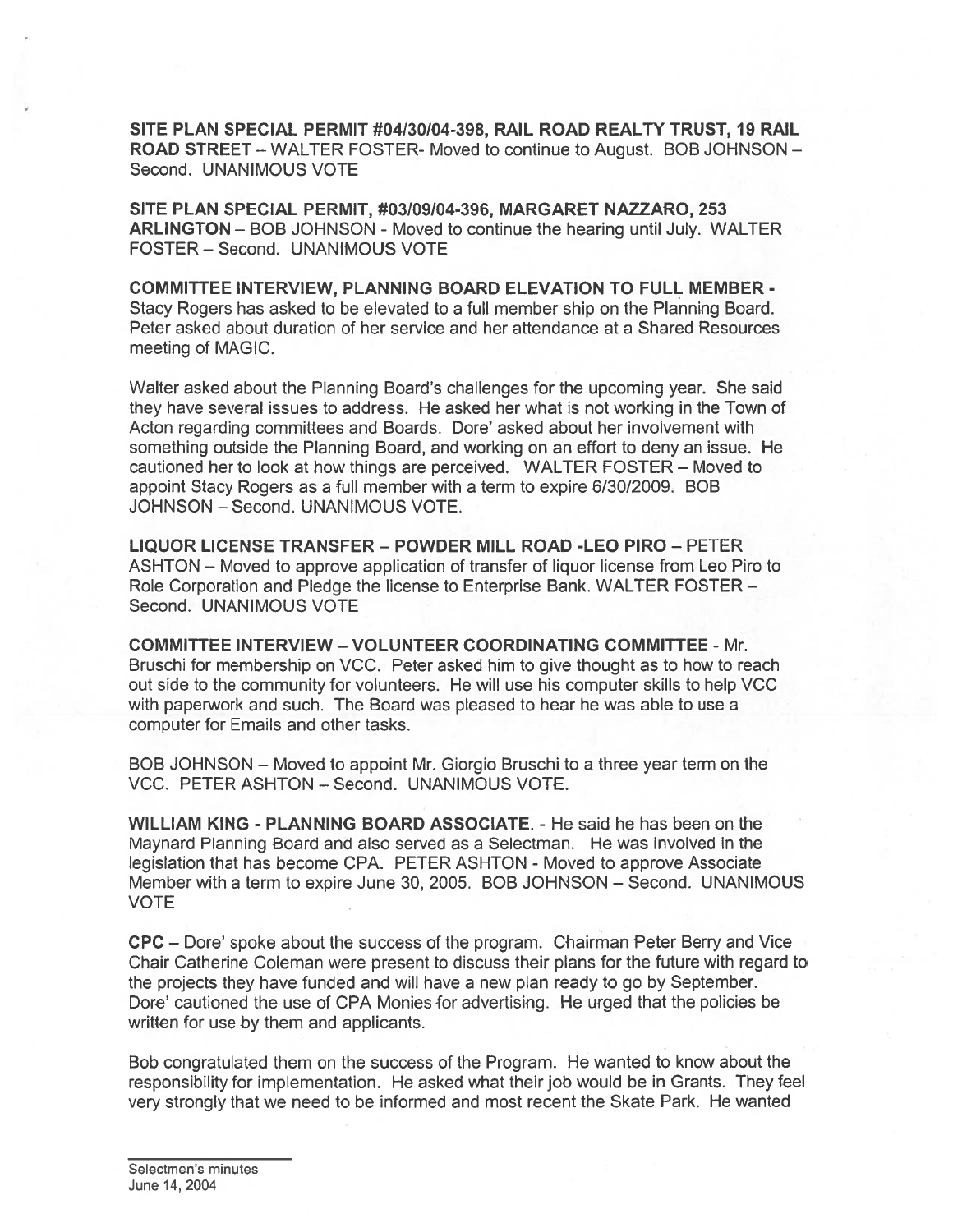to know what is going so that they can address issues. It's <sup>a</sup> growing process and we are still working through. Bob wanted to know when bids will go out for projects.

Peter noted the grea<sup>t</sup> job they performed, Peter asked about how much funding was available they replied 1 million.

Walter spoke about this financial benefit to the Town and was concerned about the "Raiding of the Fund"

There was discussion regarding the advertising of the program. Dore' was concerned about perception of use of funds. He felt that we should take <sup>a</sup> look at it and try to be careful what is said by people who don't know what they are talking about.

Jon Chinitz as <sup>a</sup> private citizen wanted to thank the CPC for their work. He was concerned about asking the applicant to do more. He noted the work at the school and noted the changes from 3 floors, now 2 stories. He noted that he did not like the signs suggestion. The will look into what can be recommended.

FIVE YEAR CAPITAL PLAN — Don reviewed the information and there are some mistakes but they will work it out. They have made changes. Peter spoke about 2006 tri annual certification of values and it needs to be on there and be funded.

They have approved the plan and bring it to 2020.

 $\frac{1}{2}$ 

MAKAHA LIQUOR LICENSE HEARING — The Board will address this at their meeting of July 12, 2004 when their attorney has had <sup>a</sup> chance to acquire the file from there previous counsel.

# SELECTMEN'S BUSINESS

WOODLANDS AT LAUREL HILL – Suggest staff write a letter and indicate that there are issues about water and sewer. Walter noted it straddles two towns. Staff will be meeting with staff from Westford to discuss this issue.

DONELAN'S FIREWORKS CONTRIBUTION. PETER ASHTON — Move to send letter to Donelan's for their very generous contribution, the letter to be signed by each Selectman. BOB JOHNSON — Second. UNANIMOUS VOTE

AMEND SPECIAL PERMIT #04/07/03-391 - They propose no expansion of the interior space, no additional buildings. WALTER FOSTER - Move we approve the amendment as presented by the Building Commissioner with use as indicated in the Memo. PETER ASHTON - Moved to approve. WALTER FOSTER - second. UNANIMOUS VOTE.

AMEND SITE PLAN SPECIAL PERMIT #10/09/03-394, BROOKSIDE SHOPS, GREAT ROAD — PETER ASHTON - Moved to take no action on reques<sup>t</sup> to amend 1-19 Maple Street pending outcome of litigation. BOB JOHNSON — second. UNANIMOUS VOTE

OLAC — There was concern over whether the Building Commissioner was comfortable with this issue. Walter asked about the Goals of the committee and asked that they review them. It was noted that we might have them to call upon but not to be <sup>a</sup> full committee. Get comment from Garry and Trey and discuss it at <sup>a</sup> later meeting when Trey could be present,'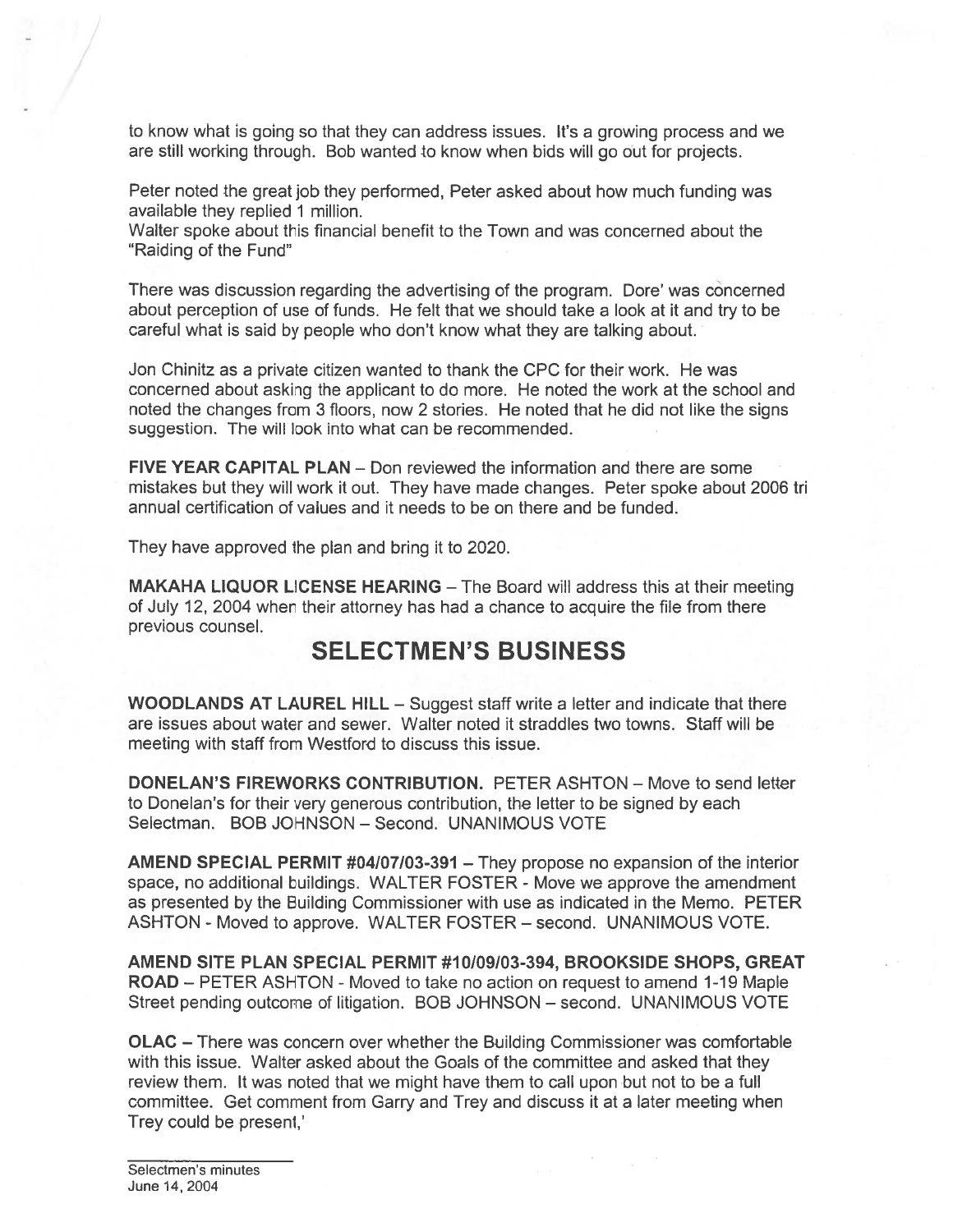AMEND SITE PLAN SPECIAL PERMIT #07/26/00-372, BROOKSIDE SHOPS, 145 GREAT ROAD — Peter said that he has been talking with Garry about this issue. He thinks this solves the problem at that drive way by amending the <sup>p</sup>lan. PETER ASHTON - Moved to amend site <sup>p</sup>lan decision as propose<sup>d</sup> in the words of Garry Rhodes memo. Dated June 7, 2004. BOB JOHNSON - second. UNANIMOUS VOTE (Clerk to Append the minutes with the memo and Fax cover sheet)

#### OTHER BUSINESS

Dore' discussed the way Lincoln holds meetings with the citizens to discuss upcoming issues. Peter thinks it is <sup>a</sup> goo<sup>d</sup> idea and has persona<sup>l</sup> connection in Lincoln who says it works well and it educates the townspeople of what issues are coming down the road. They include departments to create <sup>a</sup> dialogue. It was noted that Acton's size might be problematic.

Bob spoke about the meeting they held last year, and suggested the LWV be contacted.

Peter volunteered to meet further with his friend in Lincoln. He was asked to gather more information.

Dore' reported on CAC meeting.

Peter reminded the Board about <sup>2020</sup> meeting Wednesday to discuss the Capital <sup>p</sup>lan

# CONSENT AGENDA

PETER ASHTON – Moved to approve. – BOB JOHNSON - Second. UNANIMOUS VOTE

O'Natural and Minutes. 24 and 31 held. Christine to amend minutes. Selectmen wanted to inform the neighborhood about the reques<sup>t</sup> for 7:00 a.m. opening.

PETER ASHTON - Move we have a public meeting on July 12 with abutters notified by the proponen<sup>t</sup> to discuss the reques<sup>t</sup> to open at 7:00 for Breakfast — BOB JOHNSON — Second. UNANIMOUS VOTE

Mac Macabe of O'Natural's was presen<sup>t</sup> to explain why they were coming in for an earlier opening. He noted that the diners have asked for Breakfast. They have <sup>a</sup> few groups of mothers that meet there after dropping of their school age children for coffee and have asked about breakfast to go with their coffee.

PETER ASHTON - Moved to approve ACTON INDOOR SPORTS SPECIAL PERMIT 04/20/04-397, 30 Great Road /1 Keefe Road. BOB JOHNSON — second. UNANIMOUS VOTE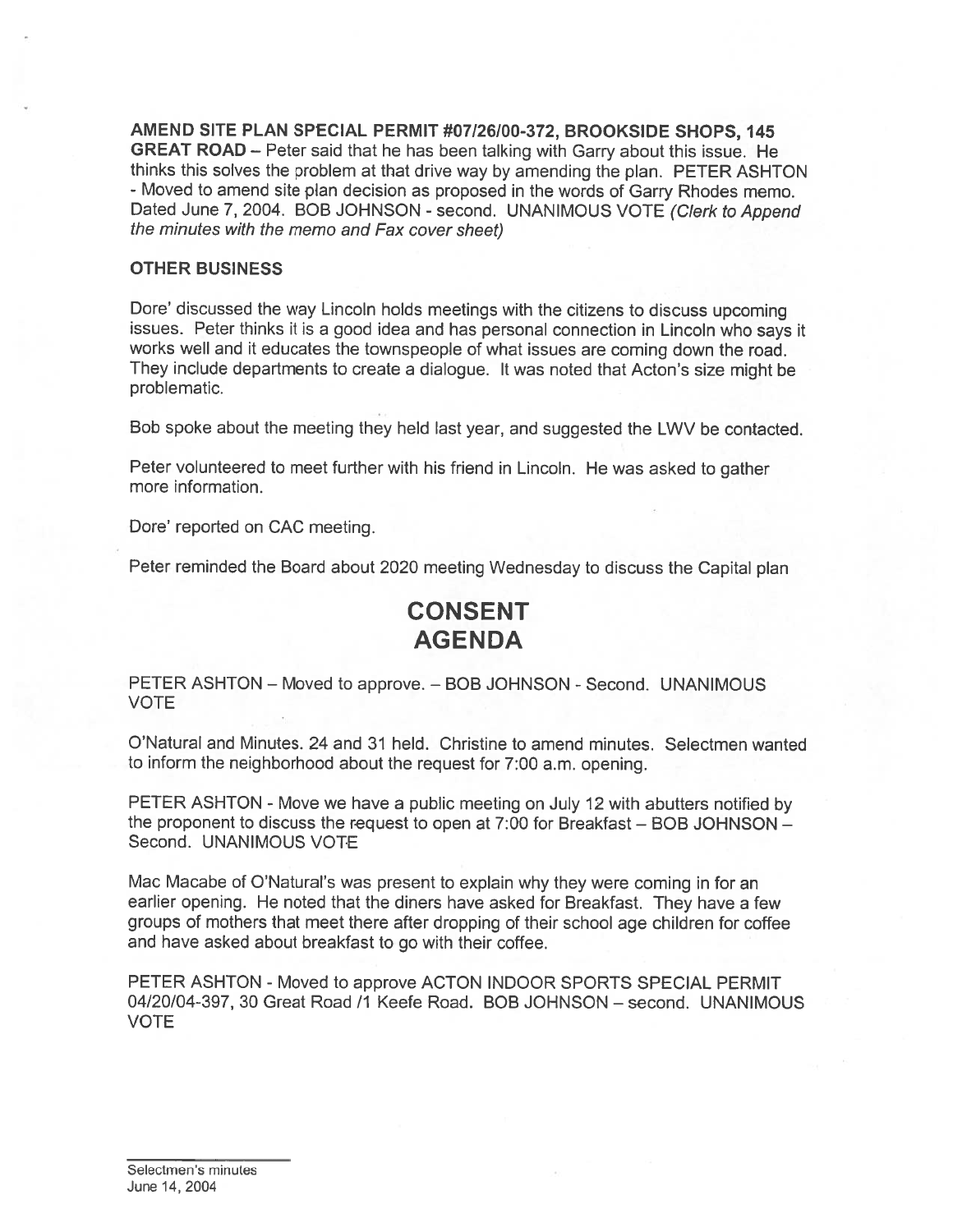# TOWN MANAGER'S REPORT

# EXECUTIVE SESSION

BOB JOHNSON — Move to go into Executive Session for the purpose of discussing legal strategy. PETER ASHTON – Second. All AYES

 $01e$ 

Recording Clerk

Christine Joyce Christine V Clerk Date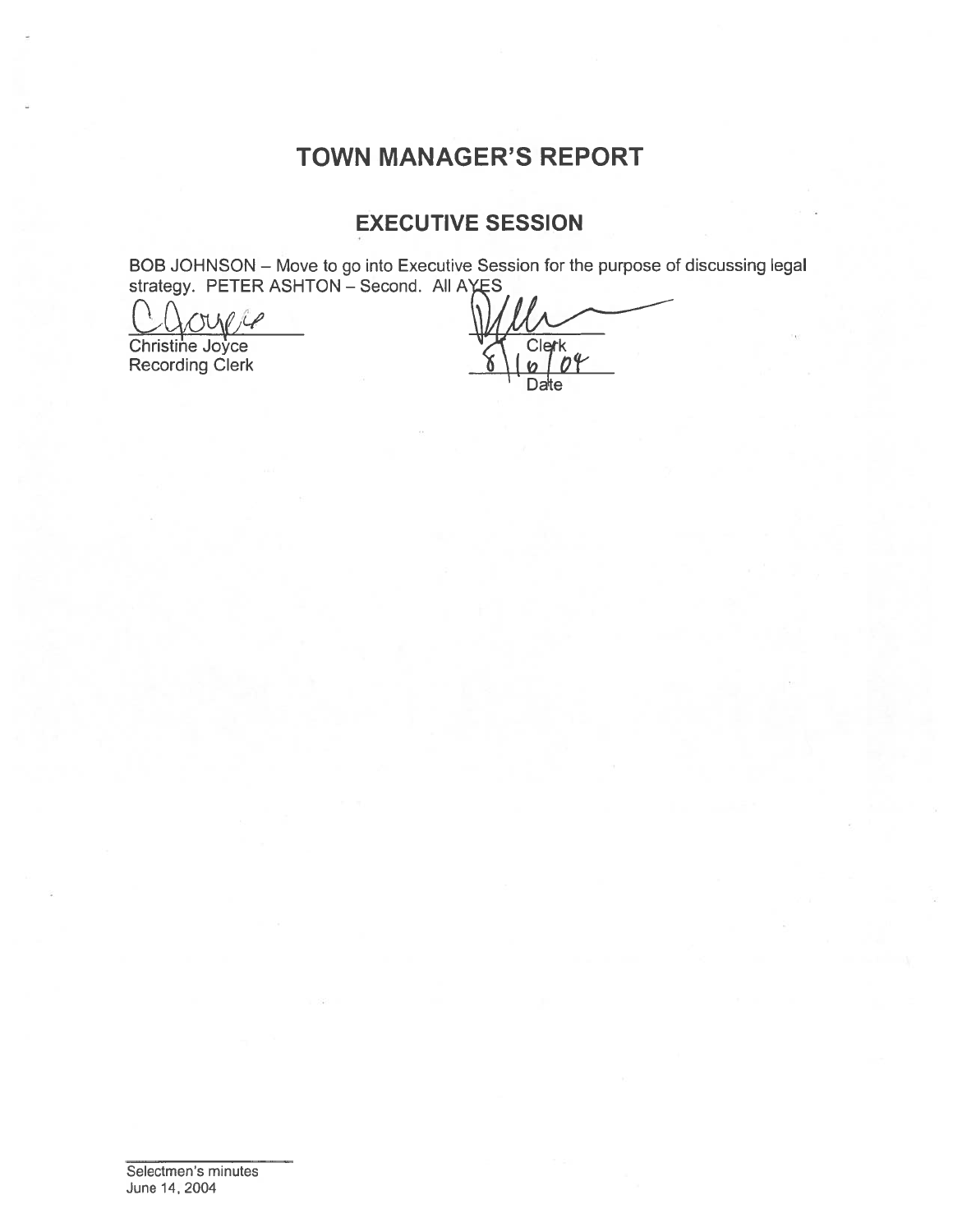TOWN OF ACTON

#### Building Department

#### INTERDEPARTMENTAL COMMUNICATION

| To:      | Date: June 7, 2004<br><b>Board of Selectmen</b>                     |
|----------|---------------------------------------------------------------------|
| From:    | Garry A. Rhodes, Building Commissioner AT and                       |
| Subject: | Violations of traffic circulation<br>Brookside Shops 145 Great Road |

The circulation of traffic at the Brookside Shops continues to be <sup>a</sup> problem. I have notified Brookside Shops on four occasions of violations observed. I have discussed the problem at length with Mr. Levine. <sup>I</sup> have suggested to him <sup>a</sup> possible solution and he appears to be amendable.

<sup>I</sup> have suggested <sup>a</sup> two prong attack. <sup>I</sup> have suggested to him that <sup>a</sup> gate be installed on the end of the service road closest to Esterbrook Road. The gate would open by an electronic eye or push button. In either case it would open from the mall side only.

The second aspec<sup>t</sup> of enforcement would be for the mall to reques<sup>t</sup> the enforcement of the traffic signage by the Acton Police Department. The mall would need to reques<sup>t</sup> the signs be adopted into the traffic rules and orders as provided in MGL C40 § 18.

<sup>I</sup> am bringing this to your attention because in both cases <sup>I</sup> feel the possible solutions would require the Board to amend the Site Plan Special Permit. <sup>I</sup> have attached <sup>a</sup> draft decision for your consideration.

Currently the Decision has two sections that would in my opinion need to be amended. <sup>I</sup> have underlined the additions and indicated the areas deleted. They are as follows;

5.) The principal entrance and exit for customers to the development will be from Great Road. There will be a secondary access for service trucks, employee parking and future access to <sup>g</sup>ifted land (finding #12 and condition #2.8) from Great Road, running behind the building and exiting on Esterbrook Road. The BOARD finds that the service driveway, if used as designed, will help to preven<sup>t</sup> conflicts between service truck traffic and customer traffic on site and will minimize traffic exiting the site and going east on Esterbrook. In order to insure the service road is used as designed (one-way) the applicant shall place an automated gate actwated by electronic eye or pus<sup>h</sup> button. The gate shall be located on the Esterbrook end of the service road and as approved by the Building Commissioner and shall be so located<br>to allow vehicles to turn around if they happen to be traveling east on Esterbrook Road TOWN OF ACTON<br>
Building Department<br>
Building Department<br>
MITERDEPARTMENTAL COMMUNICATION<br>
Genry A Rhodes, Building Commissions - Now 1, 2004<br>
Carry A Rhodes, Building Commissions - Now 1, 2004<br>
Considers the problem. I ha TOWN OF ACTON<br>
Building Department<br>
Building Department<br>
Broad of Selectmen<br>
Beard of Selectmen<br>
Garry A. Rhodes, Building Commissions<br>
Level A. June 7. 2004<br>
Complete a function of tradition of tradition of tradition of FOWN OF ACTON<br>
Building Department<br>
Building Centrifuent CoMMUNICATION<br>
Board of Selectrinan<br>
Board of Selectrinan<br>
Clearly A. Phonole, Building Commissionies<br>  $\tau$  Concess and Finds that it is necessary and the probabili space in the mall hereafter entered into. In addition, the BOARD requires additional signage at the entrance of the service road indicating that it is not a mall access, but can be Signapo (at the entrance of the service road interactions). The service road interactions of the service road interactions of the service road interactions of the service road interactions of the service road interactions used only by employees and deliveries or access as provided in condition  $2.\overline{3}$ . 2.3 Deleted: 8 (correctly identified as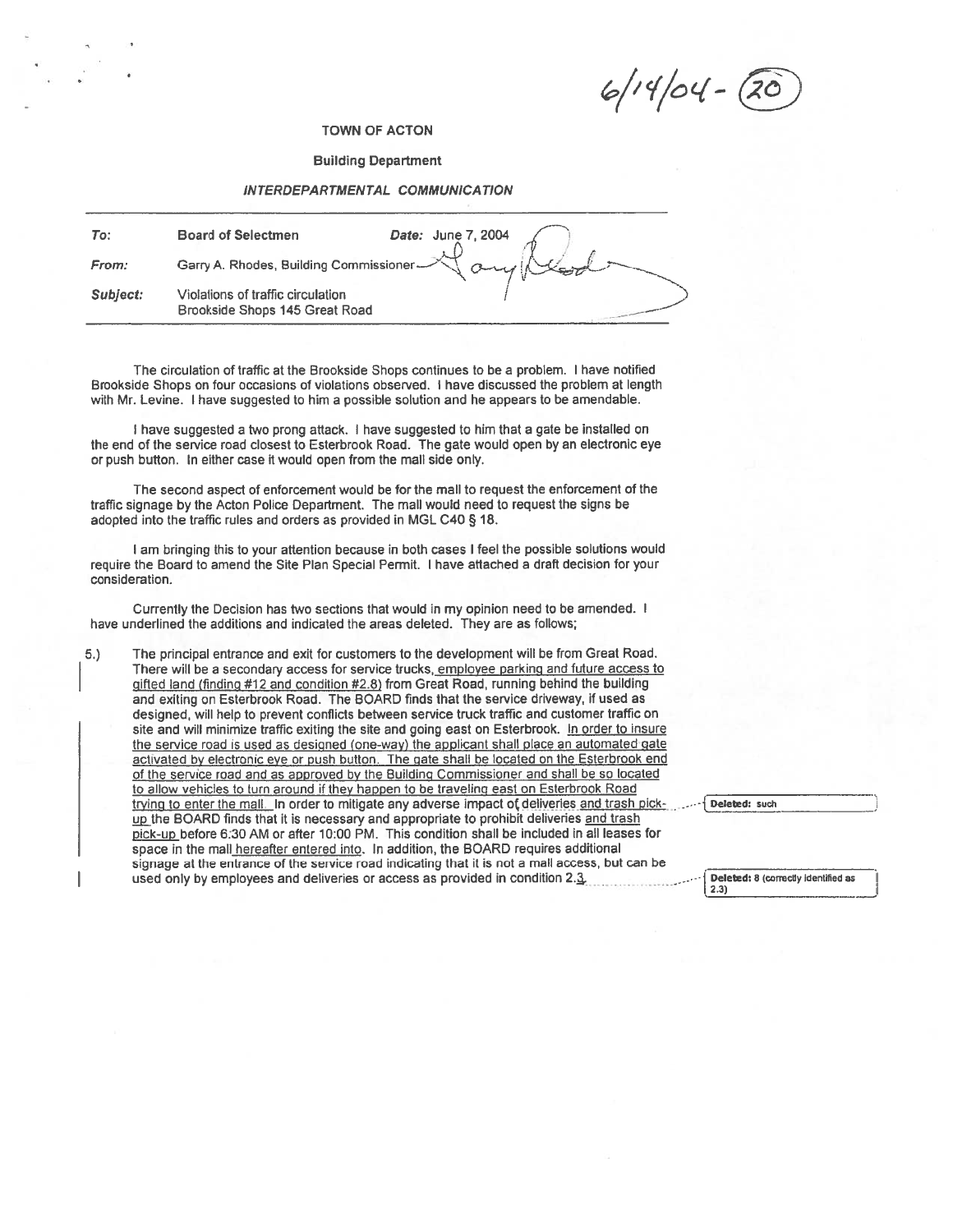2.3) Deliveries including trash pickup shall be prohibited before 6:30 AM and after 10 PM. The lease of each tenant shall include a clause prohibiting deliveries and trash-pick-up before 1Deleted: such 6:30 AM and after 10 PM. A directional sign, not to exceed 12 square feet, shall be  $\frac{6.30 \text{ AM} \text{ and} \text{ and} \text{ are 10 PM}}{6.50 \text{ AM} \text{ and} \text{ are 10 PM}}$ . A directional sign, not to exceed 12 square feet, shall be installed within <sup>60</sup> days of the date of this amendment and the expiration without appea<sup>l</sup> of any appea<sup>l</sup> period. The applicant shall also reques<sup>t</sup> the Board of Selectmen accep<sup>t</sup> the traffic control signage into the "Traffic Rules and Orders" as provided in MGL C90 §18 within 45 [Formatted: Font: 11 pt days of the date of this amendment and the expiration without appeal of any appeal period. The Building Commissioner as enforcement official of the Decision shall find that if the pate is operational and the applicant has requested the Board of Selectmen to accep<sup>t</sup> the directional signage as aforesaid, and previous use of the rear service entrance/driveway are not zoni9ng violations and any future use of the rear service entrance/driveway shall not be zoning violations so long as the Applicant maintains the gate directional signage and future leases contain limitations as to hours of usage, all as aforesaid.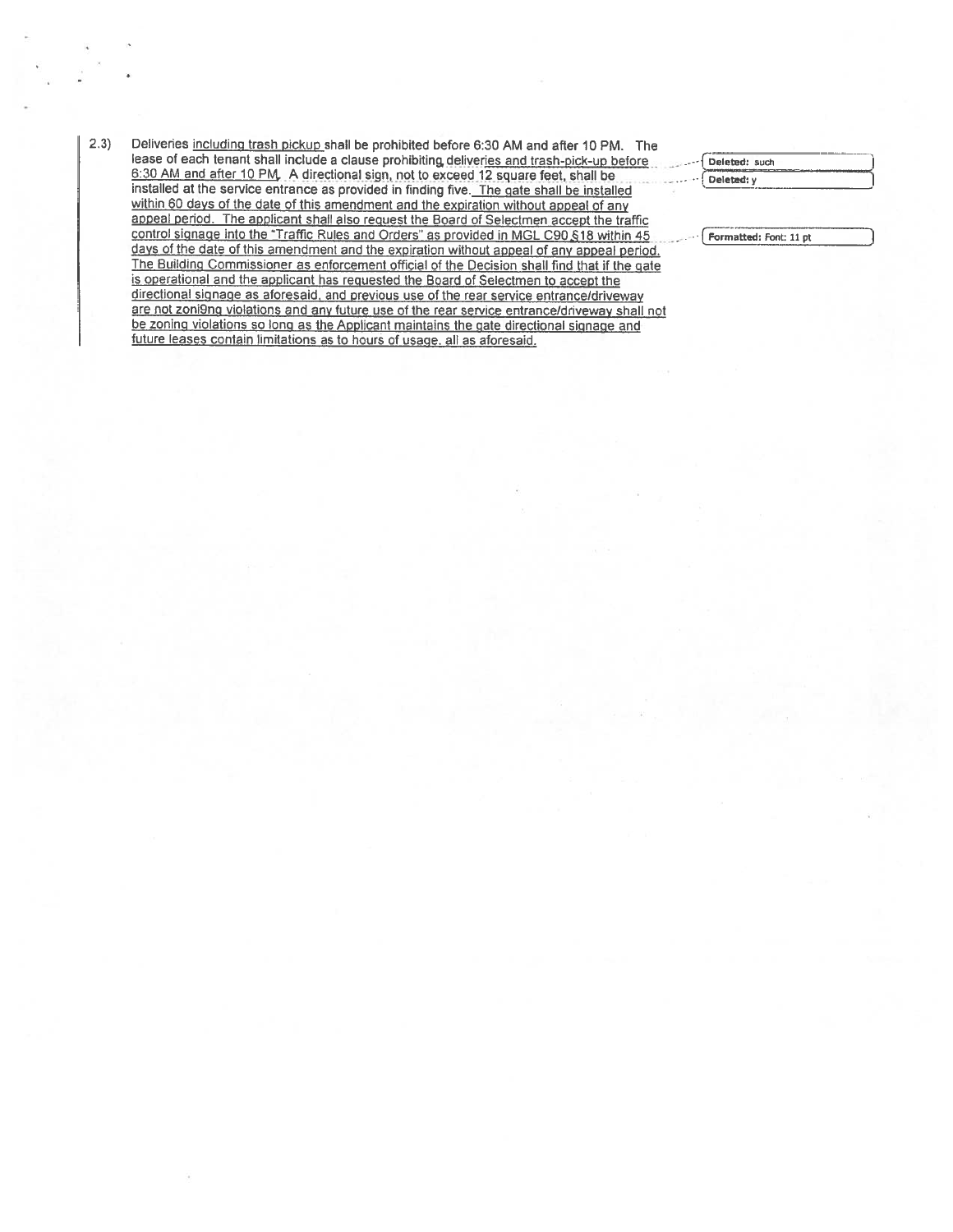|                                                                                                      | JUN-11-2004 FRI 02:51 PM                    |             |                        |        | FAX NO.                                                                                                       | P. 01/01                             |
|------------------------------------------------------------------------------------------------------|---------------------------------------------|-------------|------------------------|--------|---------------------------------------------------------------------------------------------------------------|--------------------------------------|
|                                                                                                      |                                             |             |                        |        |                                                                                                               |                                      |
|                                                                                                      |                                             |             |                        |        |                                                                                                               |                                      |
| Attorneys at Low                                                                                     | D'AGOSTINE, LEVINE, PARRA & NETBURN, P.C.   |             |                        |        | 268 Main Street   P.O. Box 2223   Acton, MA 01720                                                             | tel 978.263.7777<br>fax 978.264.4868 |
| Julian J.D'Agostine<br>Louis N. Levine<br>F. Alex Parra<br><b>Carby S. Netburn</b><br>Lisa Bergemann |                                             |             |                        |        |                                                                                                               |                                      |
|                                                                                                      |                                             |             |                        |        |                                                                                                               |                                      |
|                                                                                                      |                                             |             |                        |        |                                                                                                               |                                      |
|                                                                                                      |                                             | e szeringia |                        |        | ministra de la constitución de la constitución de la constitución de la constitución de la constitución de la |                                      |
| To.                                                                                                  | · Garry Rhodes<br>Acton Building Department | teres a     | <b>FAX COVER SHEET</b> | Fax #: | 978-264-9630                                                                                                  |                                      |
| CC:                                                                                                  | Ross Hamlin                                 |             |                        |        | 9-1-603-726-7329                                                                                              |                                      |
| From:                                                                                                | F. Alex Parra, Esq./um                      |             |                        | Date:  | June 11, 2004                                                                                                 |                                      |

COMMENTS:

This will confirm that if the Selectmen adopt. the revisions to the special permit proposed in your memo of June 7, 2004, with the modifications faxed to you June 10, 2004, and the zoning violations are withdrawn, the appeal to the Board of Appeals will be withdrawn and the amendment to the Special Permit will be accepted by our client.

The information contained in this communication is confidential, they be attorney-client privileged and is intended only for the use of the Uuauthorized use, disclosure or copying is strictly prohibited. In our have regrived this communication in error, please notify us by telephone immediately so that we can arrange for the retrieval of the documents at no cost to you. If the transmission is incomplete or illegible, please call inmediately.

n#

Èw

 $\div$ 

思望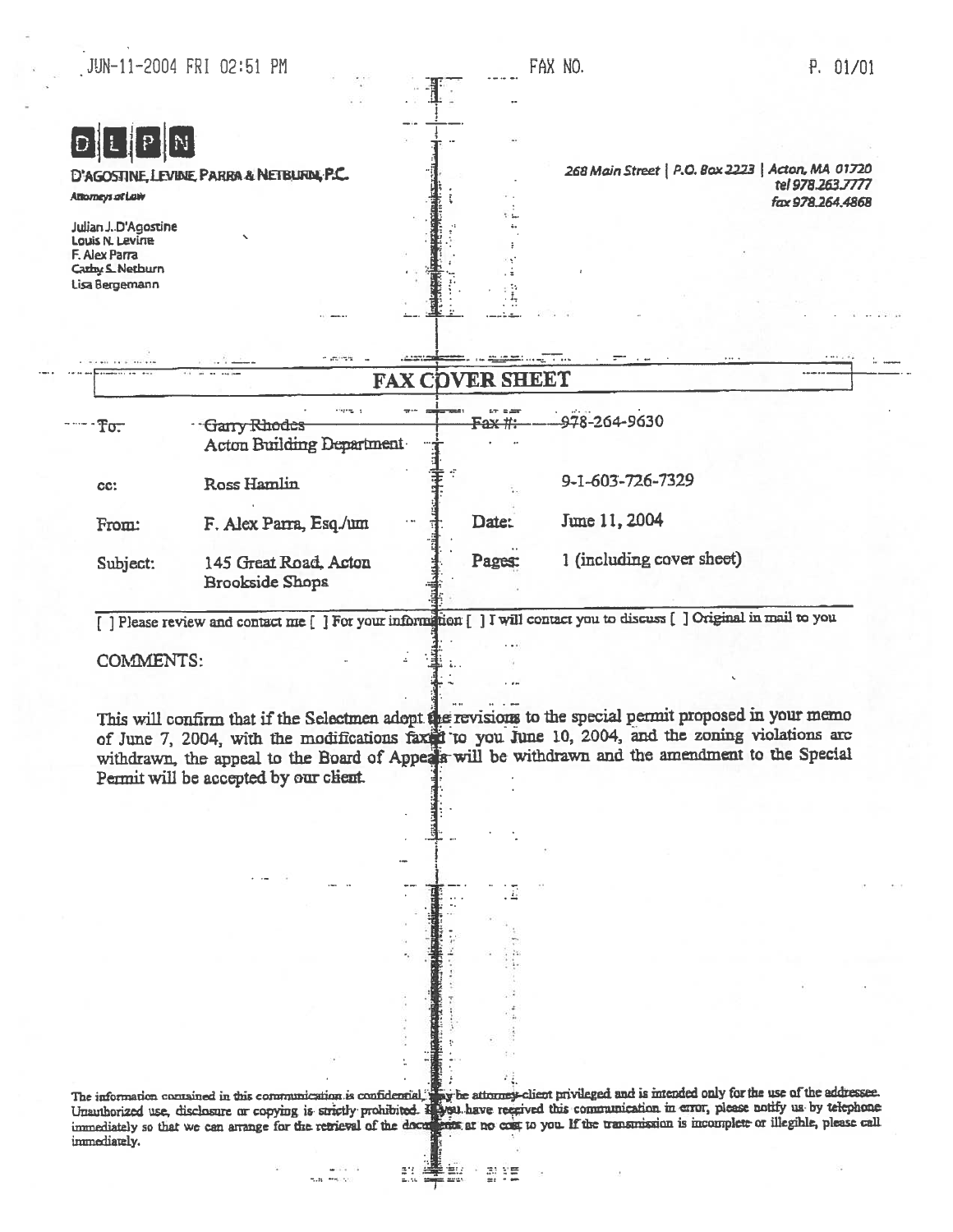June 11,2004

TO: Board of Selectmen, Sewer Commissioners

FROM: F. Dore' Hunter, Chairman

SUBJECT: Selectmen and Sewer Commissioners Report

## June 14, 2004 MEETING BEGINS AT 7:00 P.M.

### I CITIZEN'S CONCERNS

1. 7:00 SPECIAL RECOGNITION, BETH PETR AND ASSISTANTS — Enclosed please find materials in the subject regard. The Board will take <sup>a</sup> moment at the beginning of the meeting to recognize the work being done by Ms. Petr and those who assist her, in suppor<sup>t</sup> of U. S. Troops in Iraq.

## II SPECIAL EXECUTIVE SESSION

2. 7:05 THERE WILL BE A NEED FOR A SPECIAL EXECUTIVE SESSION -- Enclosed please find confidential materials in the subject regard.

#### III SEWER COMMISSIONERS' BUSINESS

3. APPROVAL OF FY05 O&M RATES FOR SEWERS — Enclosed please find materials in the subject regard, for Board consideration.

## IV PUBLIC HEARINGS & APPOINTMENTS

- 4. 7:15 SPECIAL PERMIT #04120i04-397, ACTON INDOOR SPORTS, 30 GREAT ROAD/I KEEFE ROAD — Enclosed please find materials in the subject regard, for Board consideration.
- 5. 7:20 COMMON ViCTUALLER'S LICENSE AND FULL LIQUOR LICENSE, ACTON INDOOR SPORTS, 30 GREAT ROAD/I KEEFE ROAD (Continued from previous meetings) — Enclosed <sup>p</sup>lease find materials in the subject regard, for Board consideration.
- 6. 7:30 SITE PLAN SPECIAL PERMIT, #04I30/04-398 RAILROAD REALTY TRUST, 19 RAIL ROAD STREET -- Enclosed please find <sup>a</sup> reques<sup>t</sup> from the applicant to have the hearing continued to August, for Board consideration.
- 7. 7:45 SITE PLAN SPECIAL PERMIT, #03109/04-396, MARGARET NAZZARO, 253 ARLINGTON STREET (Continued from previous meetings) —Enclosed <sup>p</sup>lease find <sup>a</sup> reques<sup>t</sup> from the applicant to have the hearing continued to July, for Board consideration.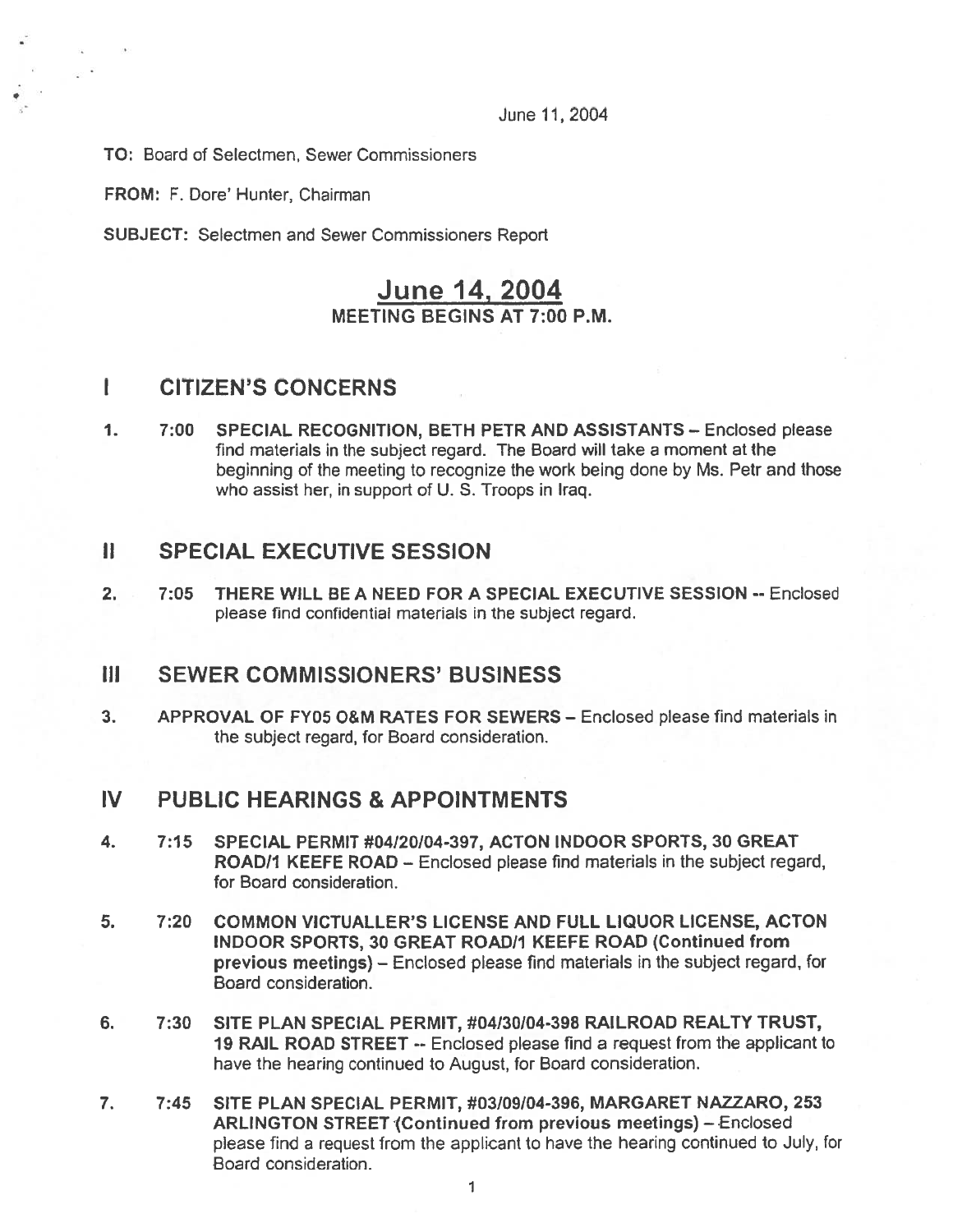- 8. 8:00 COMMITTEE INTERVIEW, STACY ROGERS, FULL MEMBER OF THE PLANNING BOARD – Enclosed please find Ms. Rogers' VCC Application, for Board consideration.
- 9. 8:15 ROLE CORPORATION, 18 POWER MILL ROAD, FULL PACKAGE STORE TRANSFER AND PLEDGE TO BANK— Enclosed please find materials for the Transfer and Pledge of License from Leo Piro to Role Corp., for Board consideration.
- 10. 8:30 COMMITTEE INTERVIEW, GIORGIO BRUSCHI, FULL MEMBER OF THE VCC -- Enclosed please find Mr. Bruschi's VCC application and recommendation from VCC for his appointment to the VCC, for Board consideration.
- 11. 8:40 COMMiTTEE INTERVIEW, WILLIAM KING, ASSOCIATE MEMBER OF THE PLANNING BOARD -- Enclosed please find Mr. King's VCC application and the recommendation from the VCC for his appointment as an Associate Member of the Planning Board, for Board consideration.
- 12. 8:45 COMMUNITY PRESERVATION COMMITTEE (CPC) OVERSIGHT MEETING -Enclosed please find materials in the subject regard.
- 13. 9:00 MAKAHA LIQUOR LICENSE HEARING Enclosed please find materials in the subject regard, for Board consideration.

### V SELECTMEN'S BUSINESS

- 14. DRAFT 5-YEAR CAPITAL PLAN Enclosed please find the Town Manager's recommendations for the 5-Year Capital Plan, based on submissions from Board Members, for Board consideration.
- 15. AMEND SPECIAL USE PERMIT #04107)03-391, 2 CRAIG ROAD Enclosed please find <sup>a</sup> reques<sup>t</sup> to amend the current Site Plan Approval, along with comments from the Building Commissioner, for Board consideration.
- 16. AMEND SITE PLAN SPECIAL PERMIT #10109103-394, 1 & 19 MAPLE STREET Enclosed please find a request to amend the subject Site Plan Application, along with the recommendation of the Building Commissioner, for Board consideration.
- 17. OUTDOOR LIGHTING ADVISORY COMMITTEE (OLAC), REQUEST TO EXTEND TERM — Enclosed please find <sup>a</sup> reques<sup>t</sup> from OLAC to have the term of the committee extended, for Board consideration.
- 18. THE WOODLANDS AT LAUREL HILL Enclosed please find correspondence from MassDevelopment, for Board consideration.
- 19. MUNICIPAL ADVOCATE ARTICLE Enclosed please find an excerp<sup>t</sup> from the "Municipal Advocate" for Board discussion and consideration.
- 20. AMEND SITE PLAN SPECIAL PERMIT #07/26/00-372 AND SPECIAL USE PERMIT #08/25/00-373 REVISED, TASHMOO COVE REALTY (BROOKSIDE SHOPS) -Enclosed please find materials from the Building Commissioner in the subject regard, for Board consideration.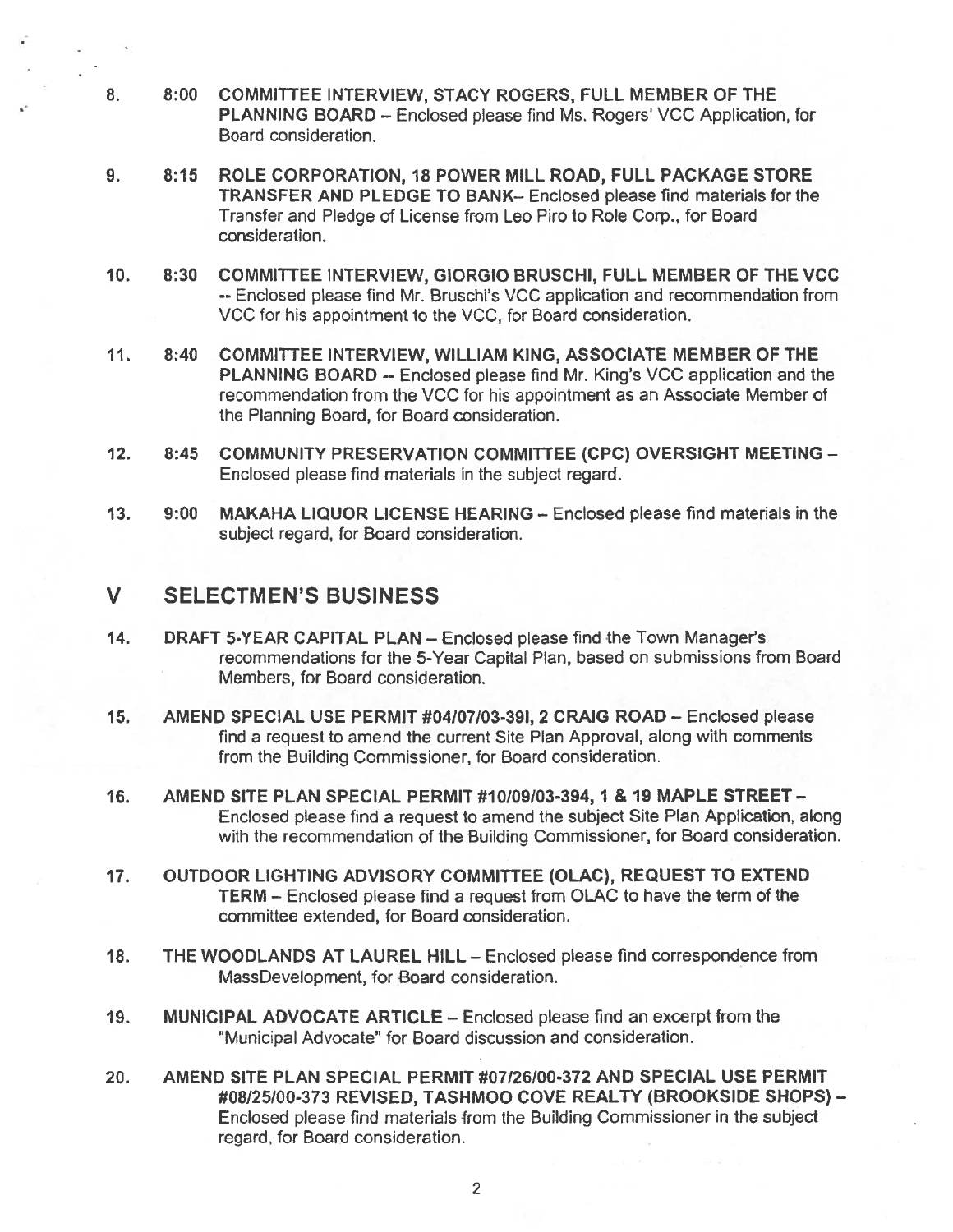- 21. DONELANS SUPERMARKET DONATION FOR  $4^{TH}$  OF JULY FIREWORKS -Enclosed please find notice of Donelans' generous donation for Board acceptance, along with correspondence from Selectman Foster, for Board consideration.
- 22. MORRISON PROPERTY PLANNING COMMITTEE Enclosed please find a memo in the subject regard from the Town Manager, for Board consideration.
- 23. OTHER BUSINESS

#### VI CONSENT AGENDA

- 24. ACCEPT MINUTES Enclosed please find copies of the May 10, 2004 Minutes for Board consideration.
- 25. EDIC APPOINTMENTS Enclosed please find the recommendations of the interview panel for appointments to the EDIC, for Board consideration.
- 26. KEYSPAN DONATION Enclosed please find <sup>a</sup> reques<sup>t</sup> for acceptance of the temporary donation of several Compressed Natural Gas Vehicles for Town Staff to test and evaluate, for Board consideration.
- 27. NARA FEE WAIVER REQUEST Enclosed please find <sup>a</sup> confidential reques<sup>t</sup> for <sup>a</sup> fee waiver for the NARA Youth Summer Program for Board consideration.
- 28. NARA FEE WAIVER REQUEST Enclosed please find a confidential request for a fee waiver for the NARA Youth Summer Program and reduced family Beach membership, for Board consideration.
- 29. NARA FEE WAIVER REQUEST Enclosed please find <sup>a</sup> confidential reques<sup>t</sup> to pay the reduced "Early Bird" fee for <sup>a</sup> family Beach membership at NARA, for Board consideration.
- 30. ONE DAY LIQUOR LICENSE REQUEST AT NARA PARK, OLD GOLD RUGBY Enclosed please find <sup>a</sup> reques<sup>t</sup> for <sup>a</sup> One Day Liquor License in conjunction with the Rugby Tournament on July 10, 2004, for Board consideration.
- 31. COMMON VICTUALLER'S LICENSE AMENDMENT, O'NATURALS -- Enclosed please find <sup>a</sup> reques<sup>t</sup> to modify the hours of operation under the subject license, for Board consideration.
- 32. SQUIRREL HILL DRAINAGE AGREEMENT Enclosed please find materials in the subject regard, for Board consideration.
- 33. COMMITTEE APPOINTMENT, COUNCIL ON AGING, SALLY THOMPSON Enclosed please find Ms. Thompson's VCC application, along with the VCC's recommendation for appointment as <sup>a</sup> member of the Council on Aging for <sup>a</sup> term to expire, June 30, 2005, for Board consideration.
- 34. BORROWING APPROVAL Enclosed please find correspondence concerning the proposed plans for borrowing for the Douglas School Heating System, for Board consideration.